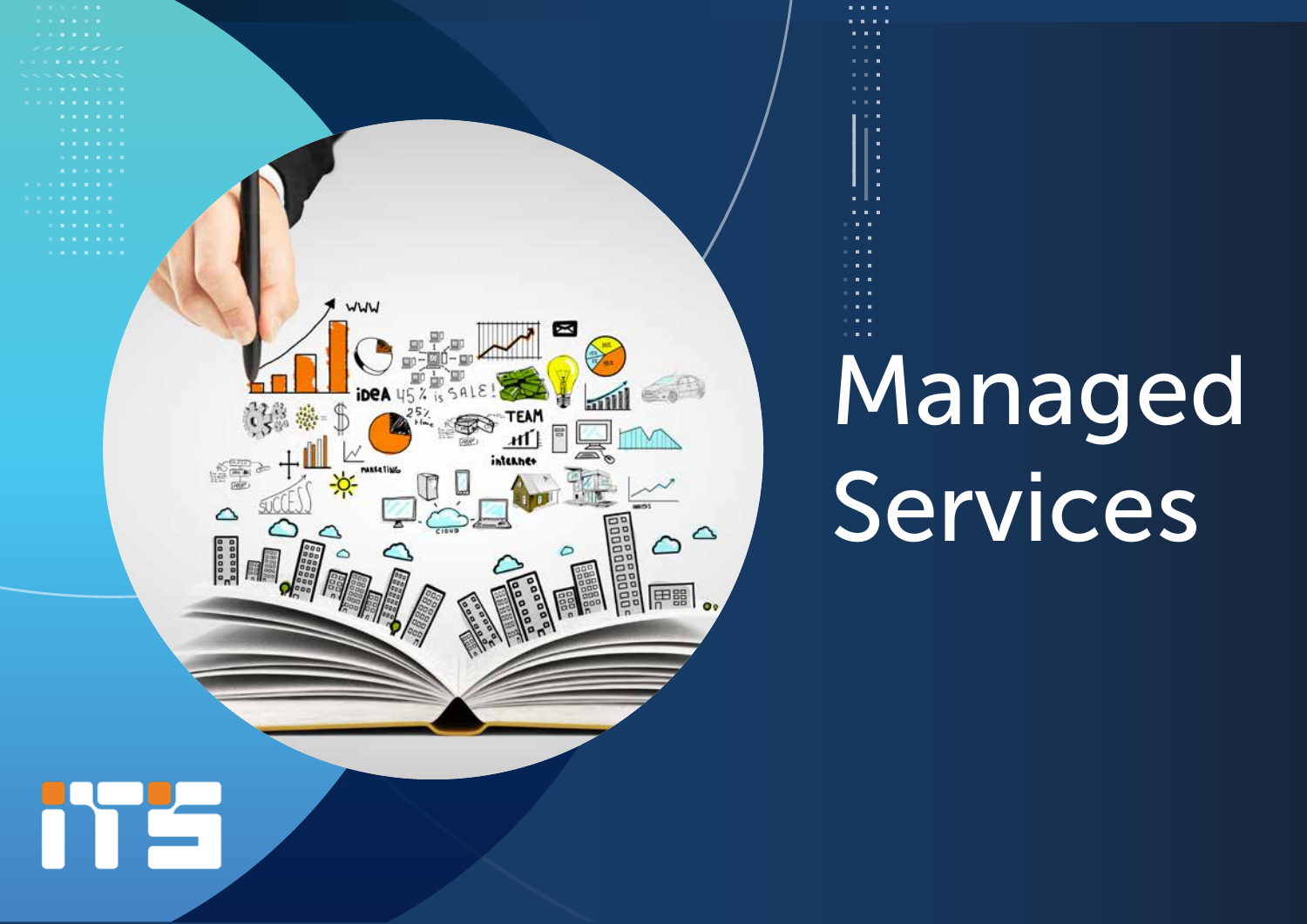#### ITS Managed Services

A mature model that brings technology services up to the next level of Operations SLA (Service Level Agreements) Commitment.

Staffing, training and retaining, capacity utilization and turn over challenges are behind your back – for good. Our commitment in managed services is up to functionality required by your business demands.

Our partners/customers need only to focus on their core business.

team/vendor.

• Track the tickets till closure.



# Infrastructure Services - IaaS



ITS service web portal Enablement, ticket handling verification and classification:

- Receive all calls and requests from the customer
- Act as a first line support team to resolve standard and pre-defined incident to allow faster responses
- Classify, dispatch the received tickets to appropriate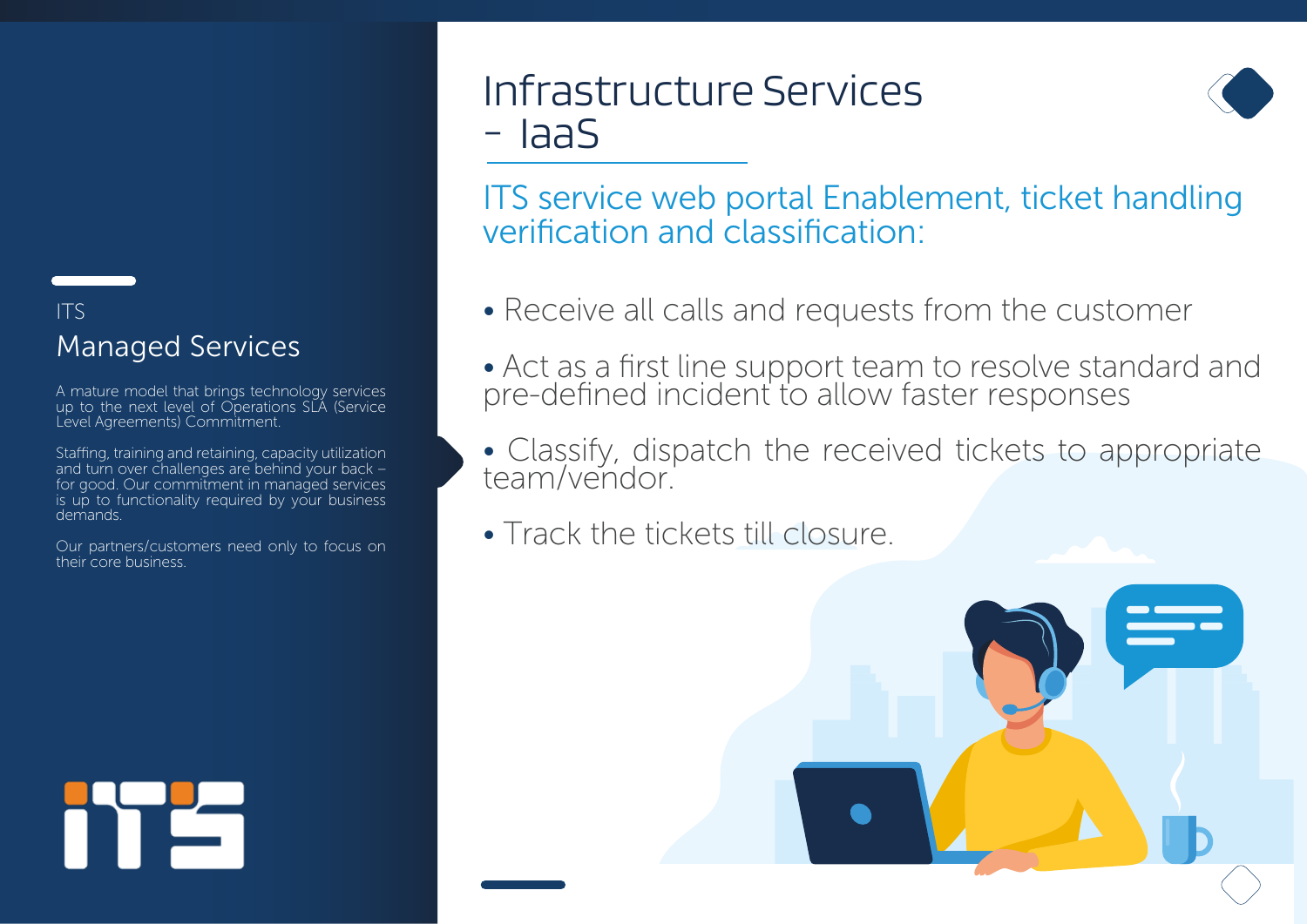# Scope

#### Incident Management

• Troubleshoot and initial support, for incident.

#### Request fulfillment

• Perform predefined request(s) for services & standard changes.

#### Scheduled Jobs activities

• Perform and monitor scheduled operational tasks according to (WIs/SOPs), Perform regular system checks, Verify replication status, Operations Reports.

#### Proactive Monitoring

• Monitor performance, capacity and availability, Watch up the monitoring tool console during Service Window, Filter false alerts.

....



#### Onsite Fulfillment

• Follow up on Service fulfillment by Onsite team, HW Replacement, Perform onsite physical activities as requested, directed and over-sought by ITS remote service teams.

#### Technical Management

• Control, Configure, maintain, Capacity Plan, Install, Upgrade, Oversee Operations Activities, Performance Analysis and Finetuning.

#### Maintenance Management

• Vendor and 3rd Party Mgmt., License Mgmt., Bug fixing, Patches Updates, Participate in BC, testing and Disaster Recovery, handle escalated tickets from L1 teams, HW Replacement, Ensure synchronization between production and disaster recovery sites.

#### Change Management

• Participate in change technical activities, attend CAB meetings, deploy the change into production.

#### Knowledge Management

• Develop and maintain Scheduled jobs, SOP, problem management to identify root causes for recurring incidents.

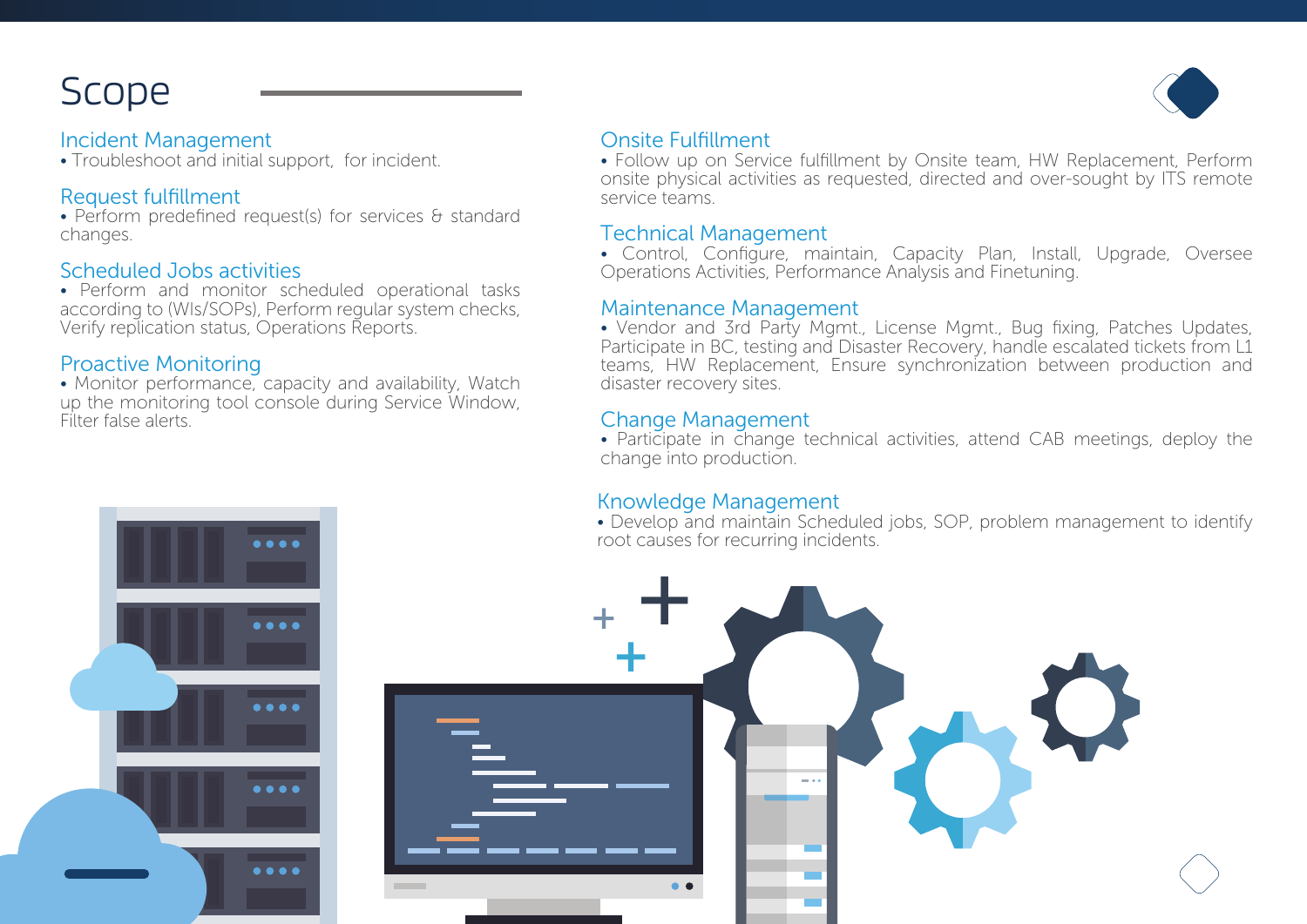### ITS Managed Services

A mature model that brings technology services up to the next level of Operations SLA (Service Level Agreements) Commitment.

Staffing, training and retaining, capacity utilization and turn over challenges are behind your back – for good. Our commitment in managed services is up to functionality required by your business demands.

Our partners/customers need only to focus on their core business.

# Workforce Services - WaaS



Business growth and success for a company depends on the ability to secure the right talent at the right time and cost,

companies must act in a highly competitive world while seeking for new customers globally and making operational workforce skilled, available, on-demand and where needed.

Providing the on or off-shore resources you need, whenever you need it, whether for a specific project, a specific period of time or on a continuing basis.

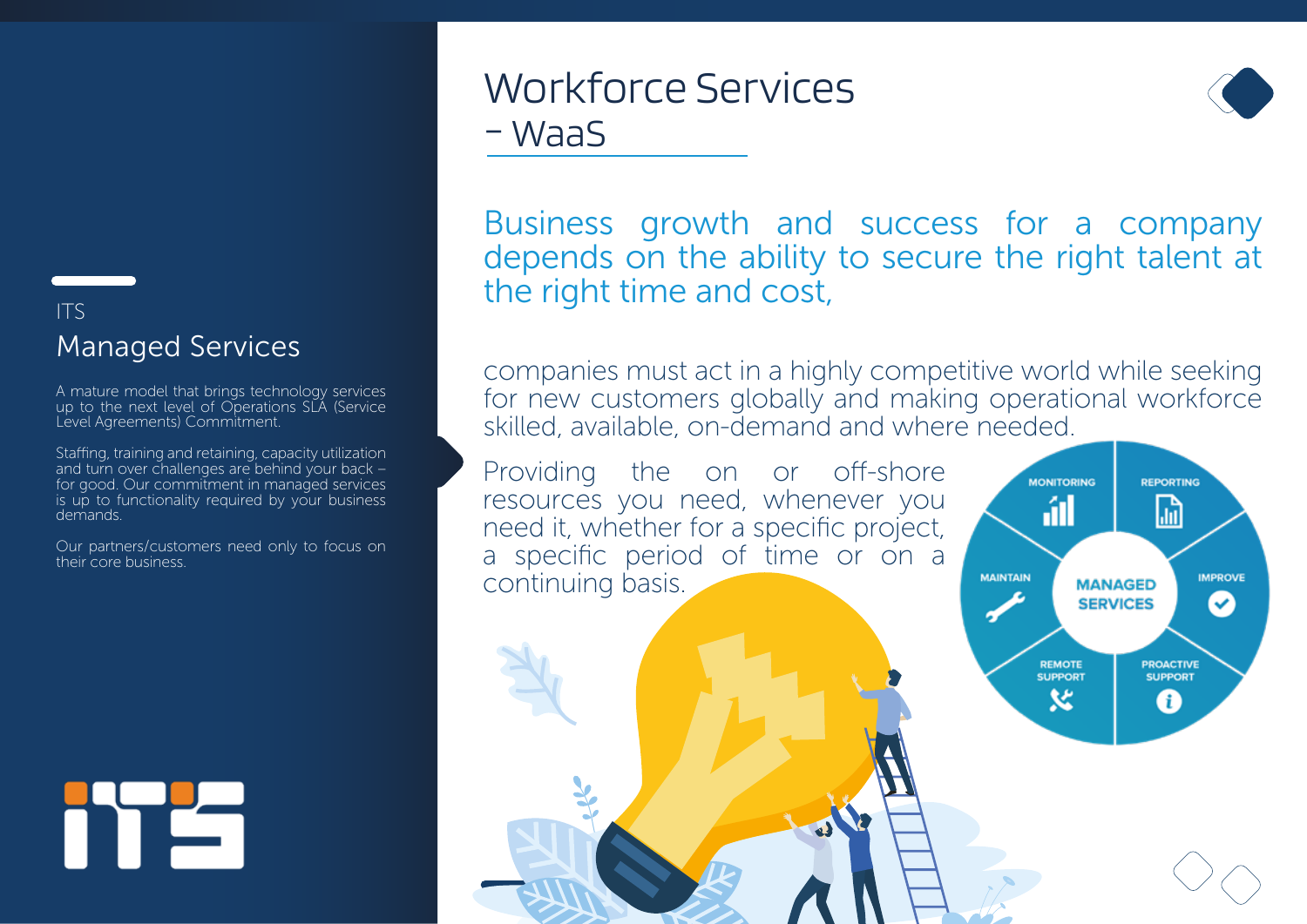# Scope



- ITS Hires the Resources as per required Skills.
- ITS Follows Hiring Terms and Conditions.
- ITS replace the resources if requires within agreed time frame.
- ITS ensures that Resources attends on time and submit time sheets.
- ITS handles payroll activities Visa, Travel, Medical…etc.
- Assign Customer Success Manager.

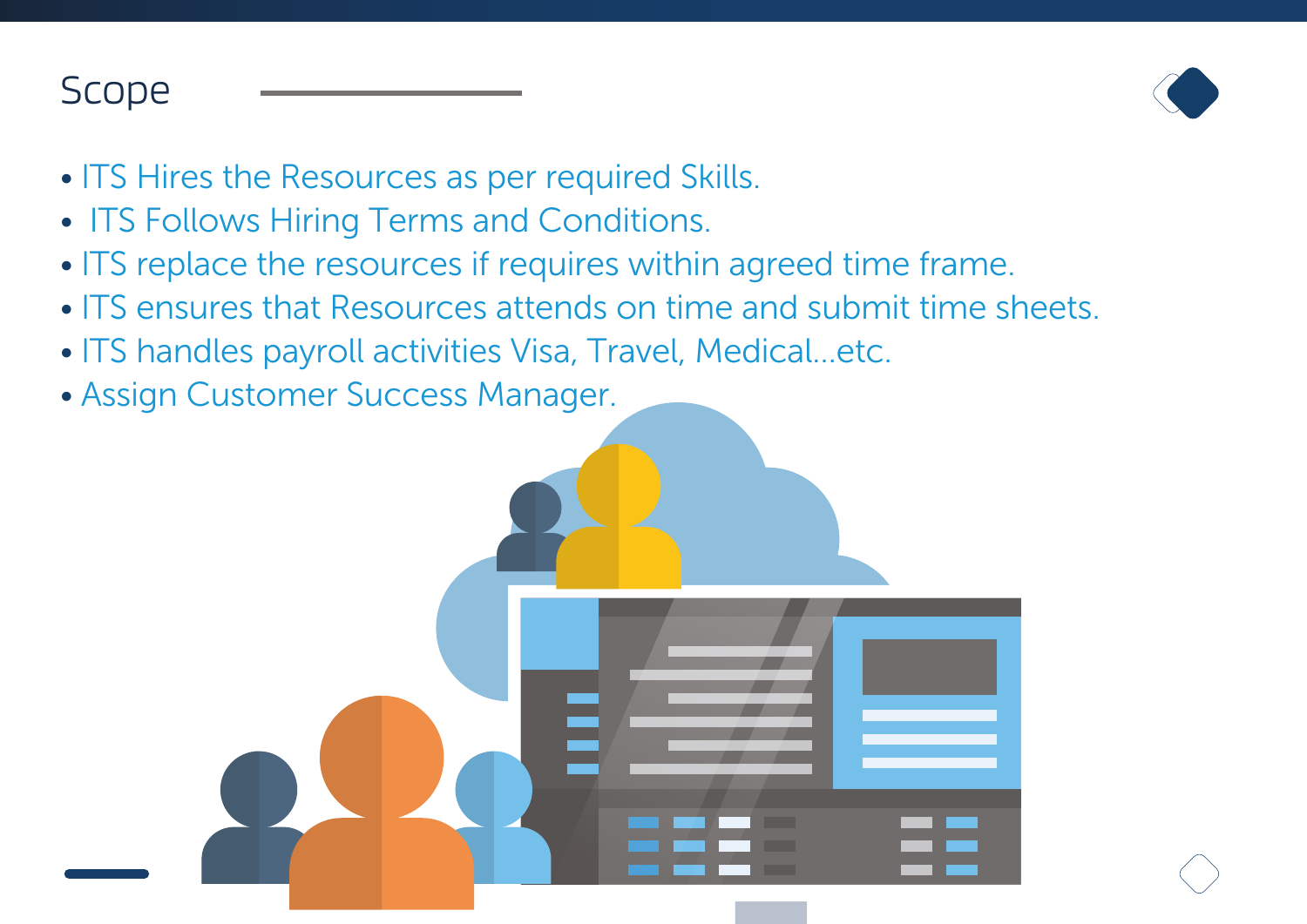# Information Security Services - SaaS



# Security is a main concern for all CIO's nowadays,

ITS is able to provide whole security solutions to help tackling and resolving any security related issues.

Penetration testing , vulnerability assessments , Risk advisory services are among many other security related services ITS can provide as your trusted security consultant.



## ITS Managed Services

A mature model that brings technology services up to the next level of Operations SLA (Service Level Agreements) Commitment.

Staffing, training and retaining, capacity utilization and turn over challenges are behind your back – for good. Our commitment in managed services is up to functionality required by your business demands.

Our partners/customers need only to focus on their core business.

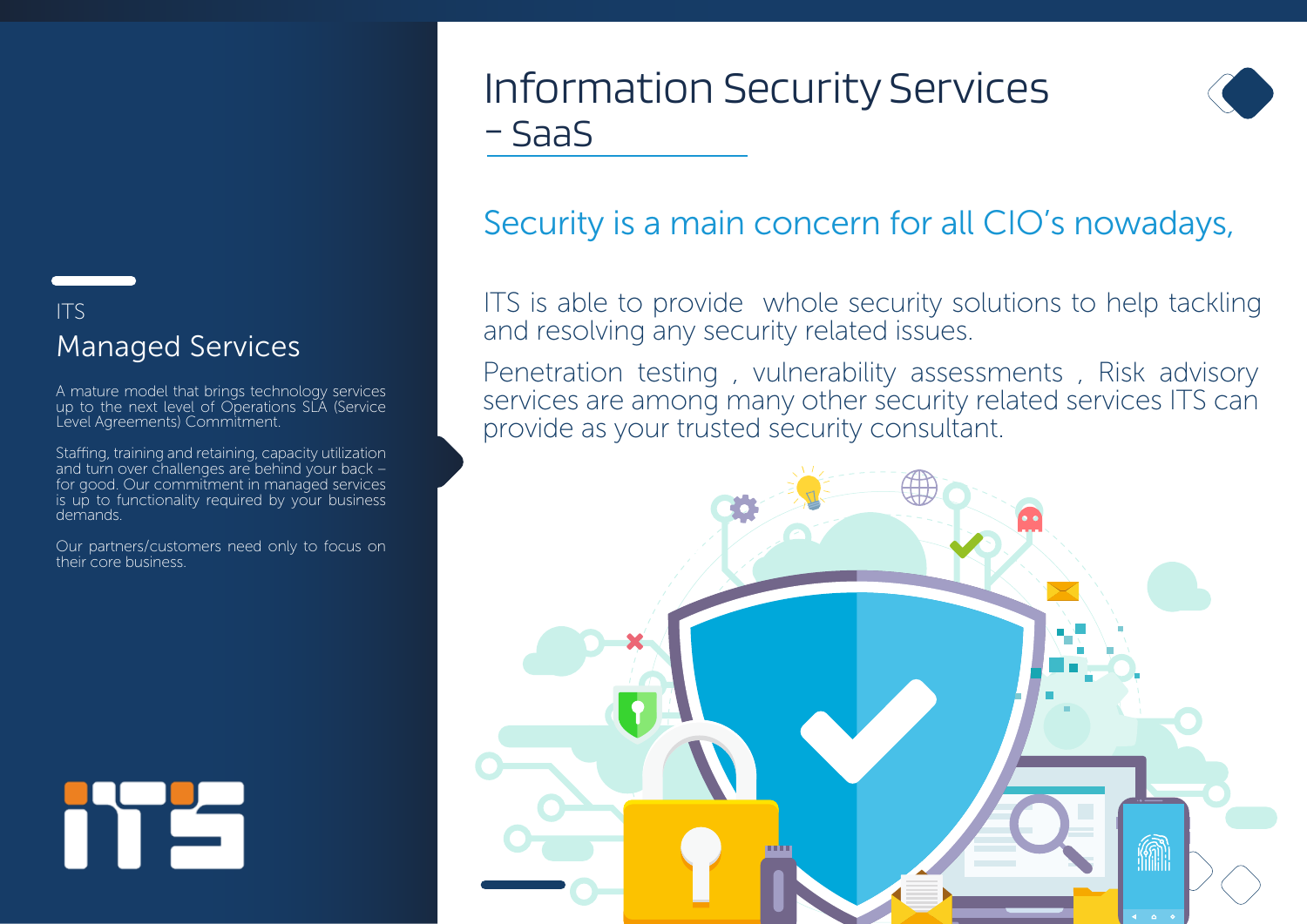





• Governance and Compliance Services Control Assurance Services Third Party Risk Management

Policy Management Managed Security Services . CISO Services Managed VAPT Services





# • Risk Advisory Services

Information Security Risk Management Information Security Maturity Model Assessment Business Continuity Management





Cyber Forensics Advance Malware Analysis Study of Indicators of Compromise Study of Indicators of Attack Balanced Scorecard for Information Security Work From Home Security Assessment



# • Technical Services



Information Security Risk Management Information Security Maturity Model Assessment Business Continuity ManagementData Flow Analysis Vulnerability Assessment and Penetration Testing Secure Code Review Compliance As a Service for PCI DSS

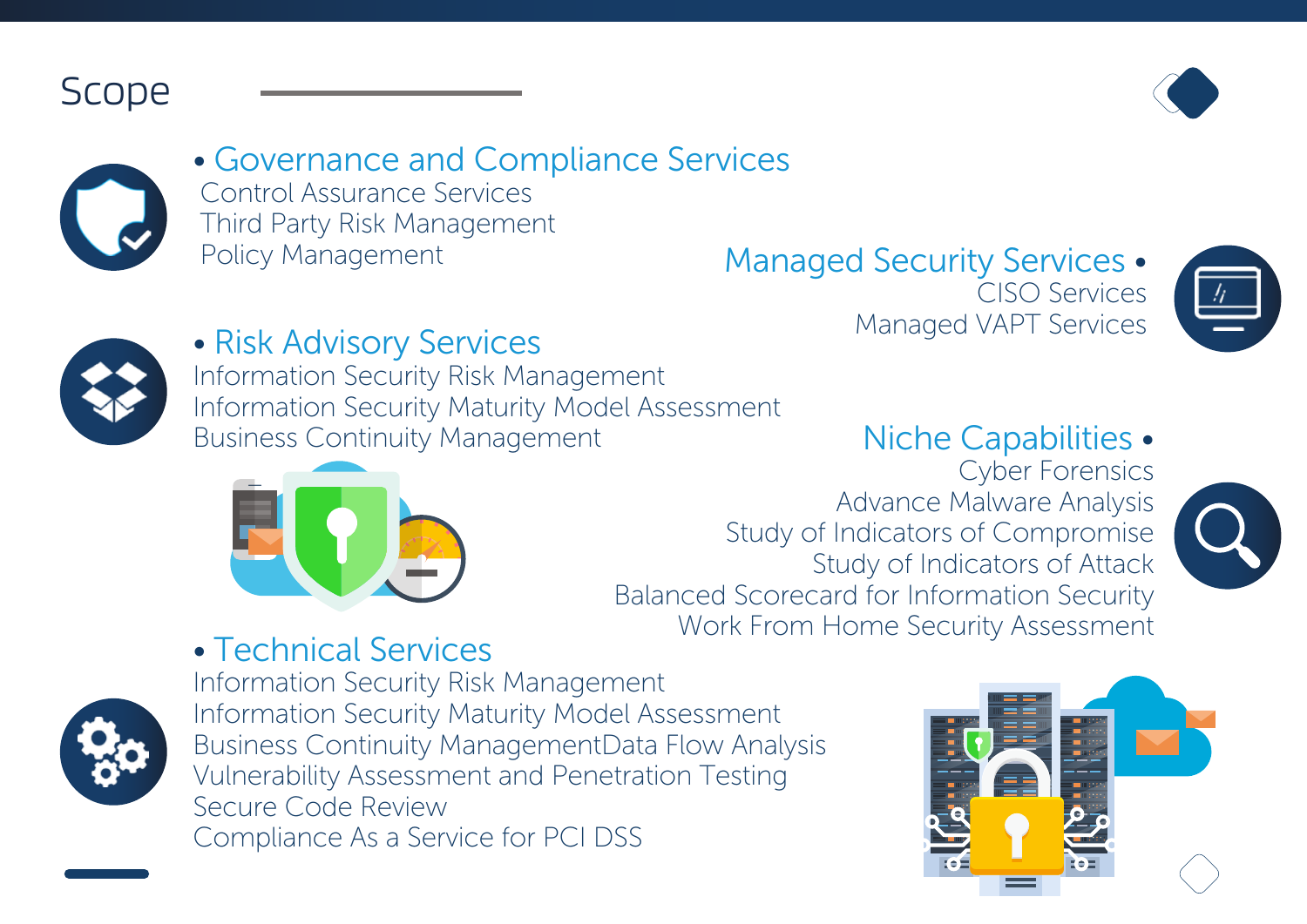# Development Services - DaaS



## DevOps is a set of practices designed to break down the barriers,

combining the development team with the operations team to reach maximum collaborative capacity, all this is done by automating workflows and infrastructure, continuously measuring app functioning and quality.

Before DevOps, operators, and developers had quite a contention. Developers used to pass their code to operators,

and they were responsible for keeping it running. Operators didn't have enough knowledge of codebases, and developers didn't have enough knowledge of operational practices.

Prividing a greater collaboration of developers, operators, and other parts of the organization.



### ITS Managed Services

A mature model that brings technology services up to the next level of Operations SLA (Service Level Agreements) Commitment.

Staffing, training and retaining, capacity utilization and turn over challenges are behind your back – for good. Our commitment in managed services is up to functionality required by your business demands.

Our partners/customers need only to focus on their core business.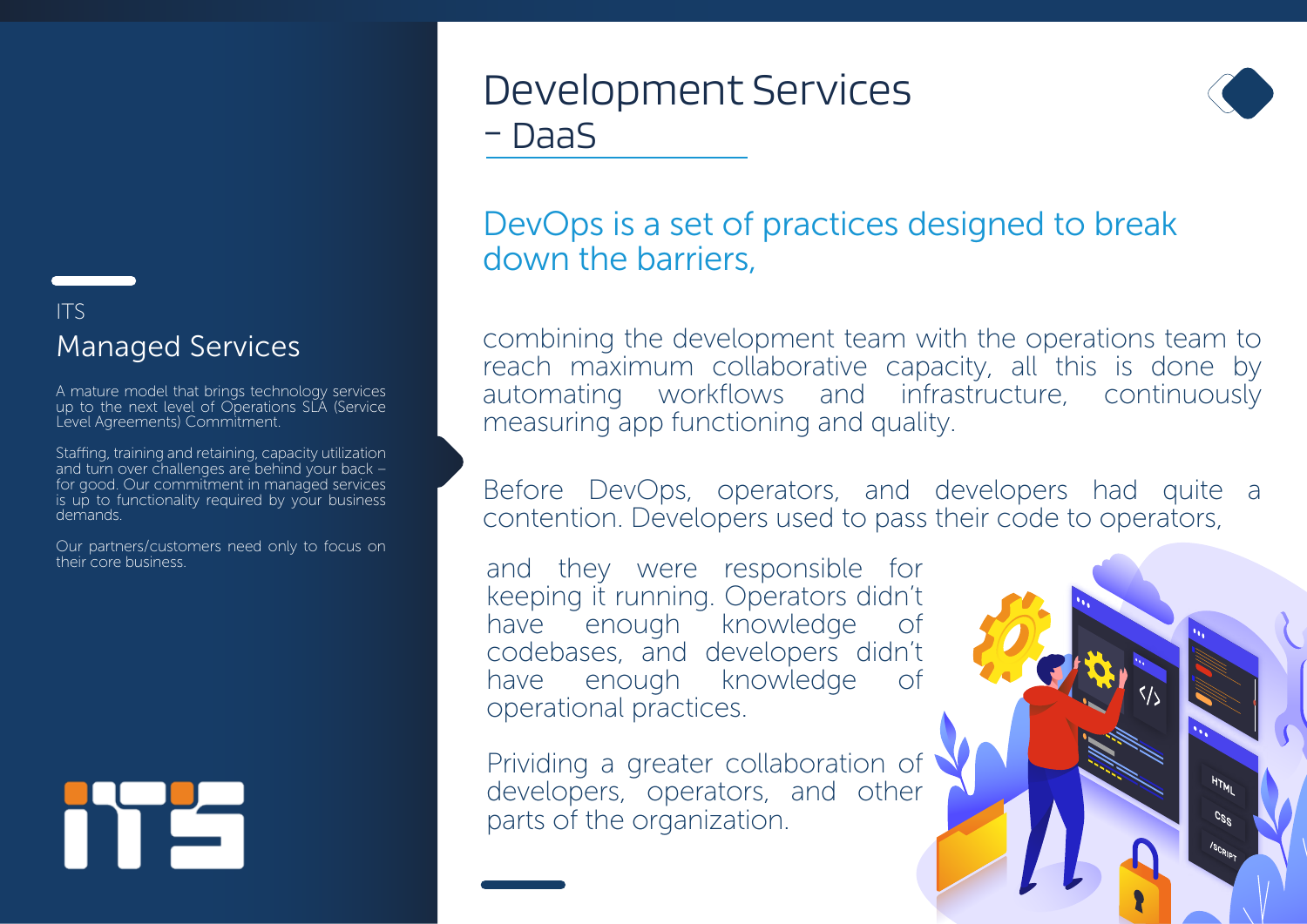# Scope

- SLA based services NOT Resource based.
- Full remote or Hybrid model.
- Apply ISO27K Security Standards.
- Apply ISO20k Standards and ITILv3 best practice.
- Apply CMMi3 or CMMi5 Standards.
- Agile and Scrum Development Framework.
- SCRUM Master / PMP Certified Project Managers.